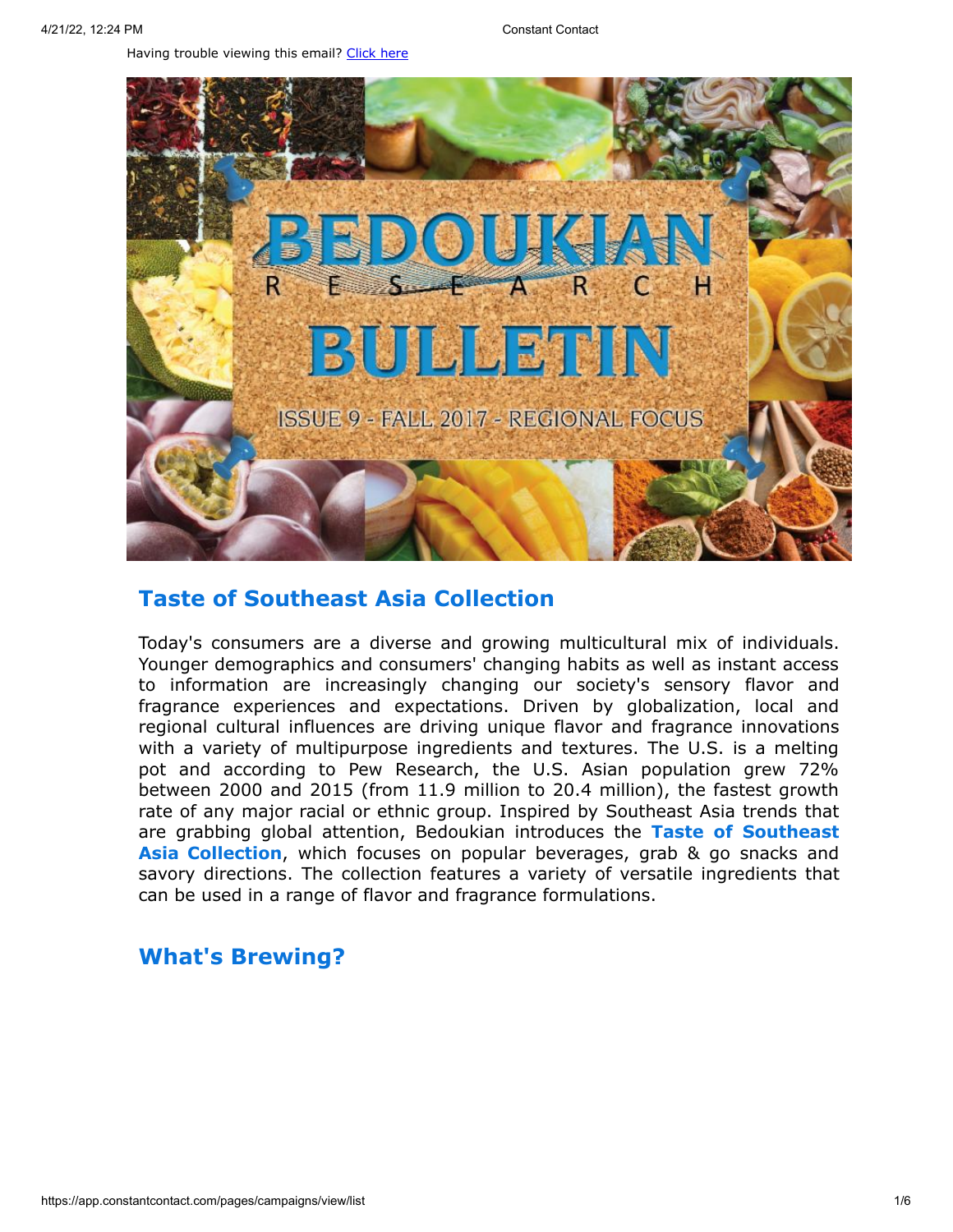

Like the U.S., **coffee** and **tea** are important beverage staples of Southeast Asia and many of the popular beverages are spilling into the U.S. market. According to Mintel, three of the fastest growing coffee retail markets are **Indonesia**, **India** and **Vietnam**. The number of new coffee products launched in Asia rose 95% between 2011 and 2016.

**Traditional Vietnamese Coffee** offers a very unique flavor profile that is strong, dark and robust. It is intentionally over-roasted to impart a bitter taste and sometimes has hints of caramel or vanilla nuances.

For those that prefer sweeter flavors, **Burmese Milk Tea/Sweet Milk Tea** features a rich tea flavor with a sweet and mellow taste of condensed and evaporated milk. For a more complex flavor, some add spices like cardamom, cinnamon, nutmeg, cloves, anise, and fennel to create a **Spiced Tea** (**Masala Chai**).

**Matcha Tea** is a fine-ground, high-quality caffeine laden green tea known for its antioxidant properties. The flavor is a full-bodied green tea with a unique rich taste, which highlights an initial vegetal, astringent taste followed by a lingering sweetness. Matcha has made its way to the U.S. and the vibrant green tea can be found in several non-alcoholic and alcoholic beverages including hot and cold lattes, milkshakes, smoothies, liqueur and beer. It can also be seen in baked goods such as cakes, cookies and donuts. On the fragrance side, matcha and green tea fantasy fragrances have inspired air care and candles, skin care and personal care products as well as fine fragrance introductions.

**Yuzu**, an Asian citrus, which is mainly cultivated in **Japan**, **China** and **Korea**, comes in the form of a sweet but tart marmalade made from the flesh and peel of yuzu and honey. A teaspoon or two is dissolved into a cup of hot water to make a delightfully perfumed and soothing hot drink. In the U.S. and European markets, yuzu juice and paste are emerging as flavor accents in condiments, cocktails, savory dishes and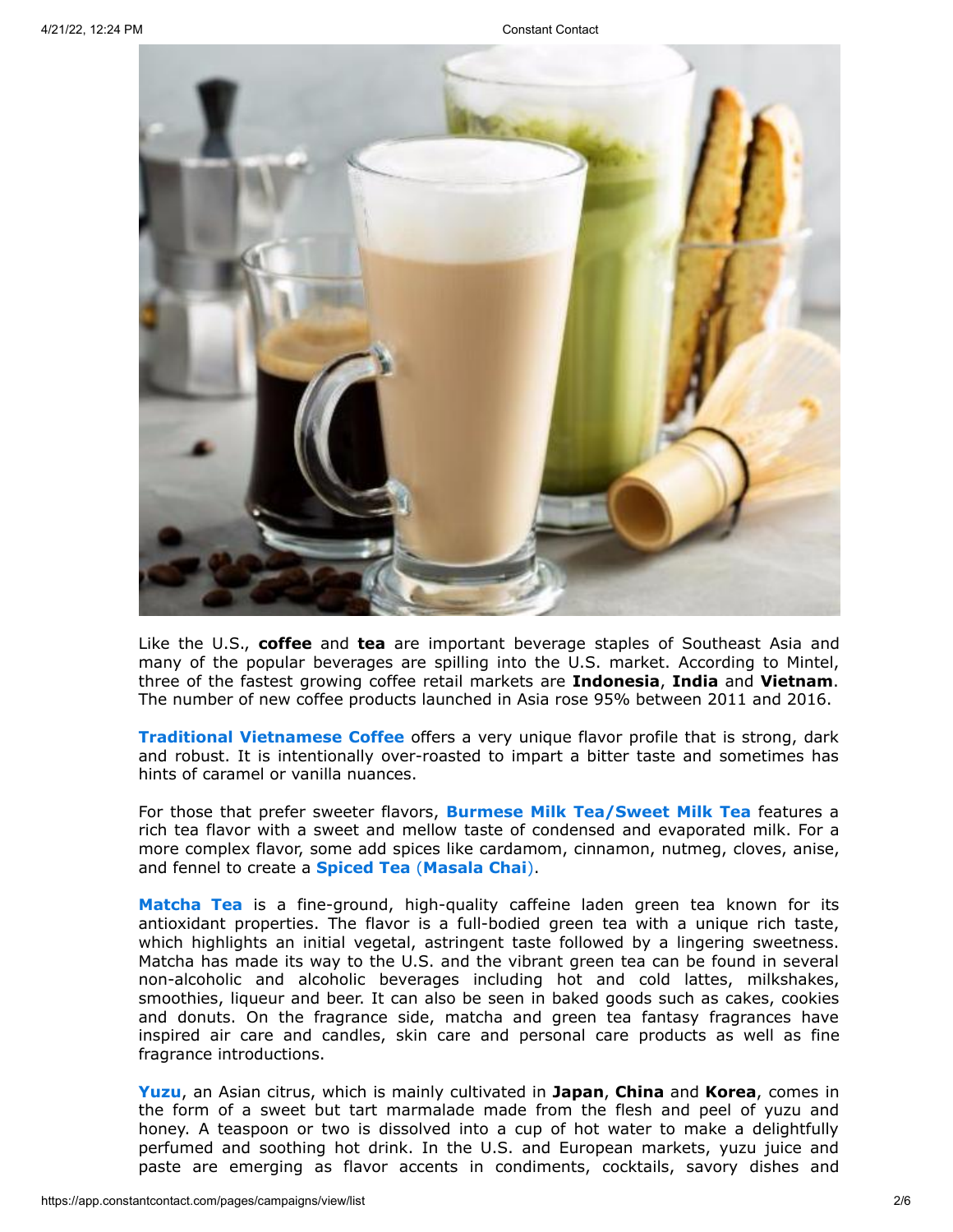desserts while yuzu inspired fragrance directions are appearing in fine fragrance, candles, and personal care applications.

### **Brewing with Bedoukian Specialties:**

**[Cardamom](http://search.bedoukian.com/flavorfragrance/ff_product.asp?method=POP&id=381) Aldehyde (BRI 381):** Adds the spicy character of cardamom to a variety of applications, and is an excellent zesty citrus note for **Yuzu** flavors and fragrances.

**[3-Acetyl-2,5-Dimethyl Furan](http://search.bedoukian.com/flavorfragrance/ff_product.asp?method=POP&id=858) FCC (BRI 858):** Has a roasted nutty (particularly hazelnut) character that is an excellent addition to **Vietnamese Coffee** and **Burmese Milk Tea/Sweet Milk Tea** flavors.

**[9-Decenoic](http://search.bedoukian.com/flavorfragrance/ff_product.asp?method=POP&id=891) Acid (BRI 891):** Excellent for extending fatty and creamy notes in dairy applications. Relating to Southeast Asia, it can be especially useful in **Burmese Milk Tea**, creamy **Matcha** applications, cheese flavors, and any applications that need a dairy cream taste / fatty mouth-feel.

## CLICK HERE FOR A [SAMPLE](mailto:customerservice@bedoukian.com?subject=Bedoukian%20Bulletin%20-%20Fall%202017&body=Hello%2C%0A%0AI%20would%20like%20to%20request%20free%20samples%20of%20each%20product%20advertised%20in%20the%20Fall%202017%20Bedoukian%20Bulletin!)



## **Grab & Go, Sweet & Fruity Snacks**

The growing global "Snackification" trend coupled with busier lifestyles is driving the demand for portable and on-the-go applications. In Southeast Asia, **sweet & fruity treats** are popular snacks. According to Euromonitor International, looking at the projected development of Asian countries over the next five years, as well as the increasing purchasing power of millennials, convenience trends are likely to remain important, especially in impulse/indulgence categories like confectionery and sweet and savory snacks. In the U.S., Mintel's research showed that 94% of people snack daily, with nearly a quarter of millennials snacking four or more times a day. Last year, Technomic reported that over half of U.S. consumers are snacking between their three daily meals.

**Singapore Kaya Spread/Jam** is a sweet pandan flavored spread for breads/toasts. This sweet curd is made of caramelized sugar, coconut and eggs infused with pandan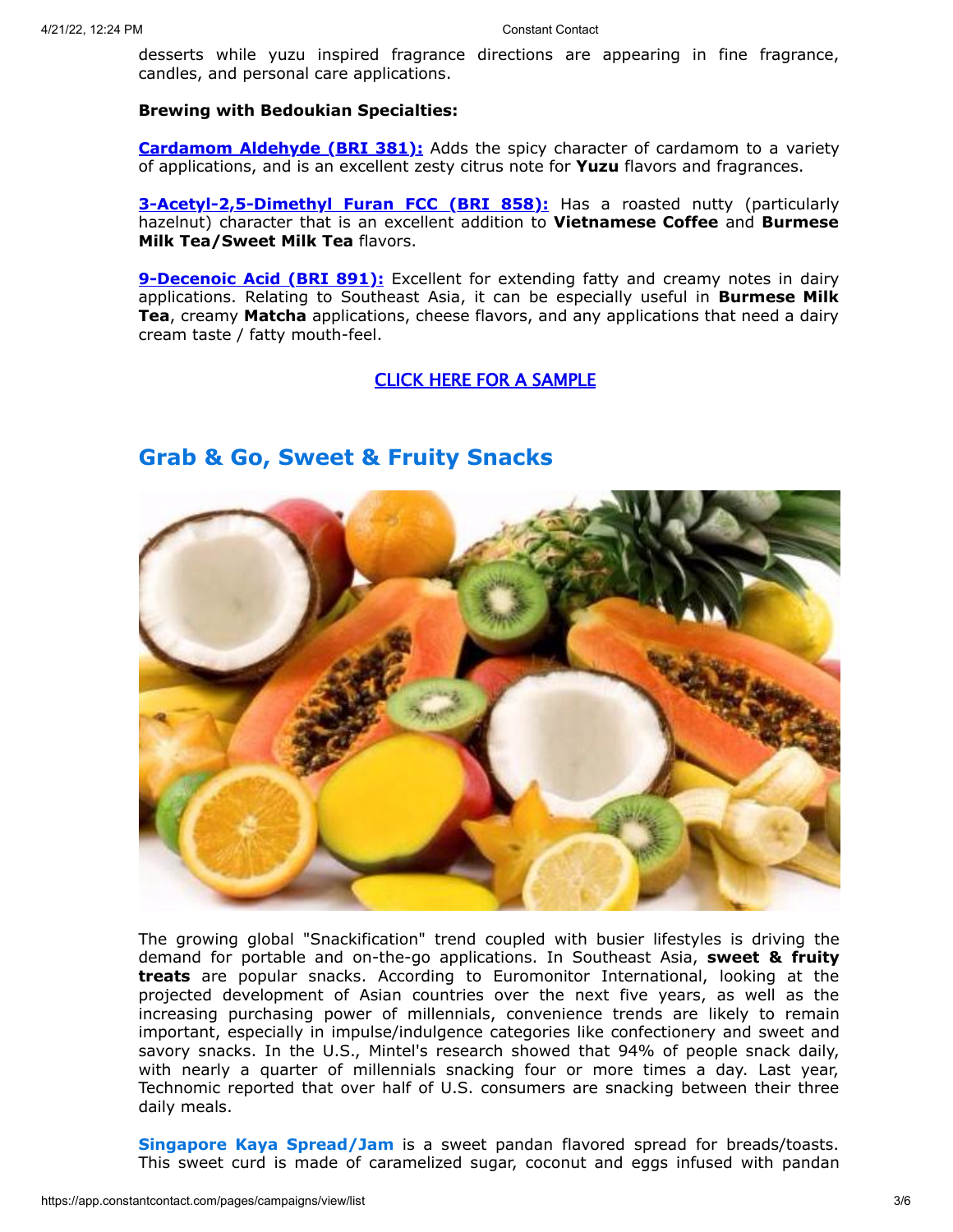leaves, also known as screwpine leaves. Pandan is a widely popular flavor used in sweets and desserts, which is often compared to vanilla and how it is used in the West. Some describe Singaporean Kaya Spread/Jam as an Asian version of Dulce de Leche. Pandan imparts a bright green color and has a distinct aroma and flavor that is difficult to describe. The aroma is said to be floral, sweet, herby and grassy with a hint of bubble gum while the flavor is described as sweet, subtly nutty, and coconut like. The flavor profile is mostly a myriad of pyrazines with a majority of milky, lactone notes that impart a smooth mouthfeel. The slight piney overtones can be used to describe the husk of coconut.

**Vietnamese Coconut Candy** also known as **Keo Dua**, originated in the **Ben Tre province** of **Vietnam** due to the plethora of indigenous coconuts. The popular coconut candy is soft, chewy, and milky. The coconut flavored candy is made of coconut milk, malt and sugar. These fresh ingredients are carefully selected and the candy is wrapped in a very thin layer of edible rice paper.

**Thai Moo Milk Tablet Candy** is a milk tablet produced from high quality whole milk powder enhanced with signature flavors such as "**Sticky Rice with Mango**," a Thai signature dessert, and "**Durian**," a common Southeast Asian fruit. The tablets offer nutritional benefits of calcium and Vitamin A, taste good and can be eaten on the go.

**Malaysian Durian Flavored Candy** is a hard candy, also known as "doldol," that features the accepted and distinctive flavor of durian fruit. Known as "The King of Fruits," durian has a very strong and unique odor that is so powerful it is banned from airplanes, hotels and public transportation. The complex flavor can be described as a strange combination of savory, sweet, and creamy all at once. The fruit is said to have a milky-creamy, custardy texture with a sweet almond-like flavor combined with a lingering garlic and onion-like flavor.

**Passion Fruit** is a tropical fruit available in purple and yellow varieties. The fruit is native to South America but grown in other tropical climates including Africa and Asia. Passion fruit is described as having a tropical tart and sweet flavor, which is common in Southeast Asia. It is often eaten fresh or pulp is frequently used in juices and desserts. Passion fruit is a well-accepted flavor in the ready-to-drink market as well as in jams and ice creams. In the U.S. fragrance arena, passion fruit has inspired fine fragrance, personal care, candles and air care launches.

### **Sweet & Fruity Bedoukian Specialties:**

**[Tropical Dienoate](http://search.bedoukian.com/flavorfragrance/ff_product.asp?method=POP&id=536) (BRI 536):** Remarkably powerful with a uniquely mouth-watering ripe, juicy impact. In addition to pineapple, it works well in other tropical flavors and fragrances, particularly **passion fruit** and **mango**.

**[2,4-Ethyl Decadienoate](http://search.bedoukian.com/flavorfragrance/ff_product.asp?method=POP&id=433) (BRI 433):** Accentuates the natural fresh tropical notes in a variety of fruity flavors, particularly in pineapple and **mango** formulations.

**[Guavanate](http://search.bedoukian.com/flavorfragrance/ff_product.asp?method=POP&id=493) (BRI 493):** Excels at adding a natural exotic character, complexity, and depth to a variety of tropical compositions. Useful for the **mango**, **durian**, and creamy **coconut** applications mentioned above.

**[Fruitaleur](http://search.bedoukian.com/flavorfragrance/ff_product.asp?method=POP&id=9840) (BRI 9840):** Powerful and fruity with exotic nuances that can be used for a variety of tropical fruits and to capture the sweet part of the **durian** flavor... without the offensive odor!

CLICK HERE FOR A [SAMPLE](mailto:customerservice@bedoukian.com?subject=Bedoukian%20Bulletin%20-%20Fall%202017&body=Hello%2C%0A%0AI%20would%20like%20to%20request%20free%20samples%20of%20each%20product%20advertised%20in%20the%20Fall%202017%20Bedoukian%20Bulletin.)

## **What's Cooking?**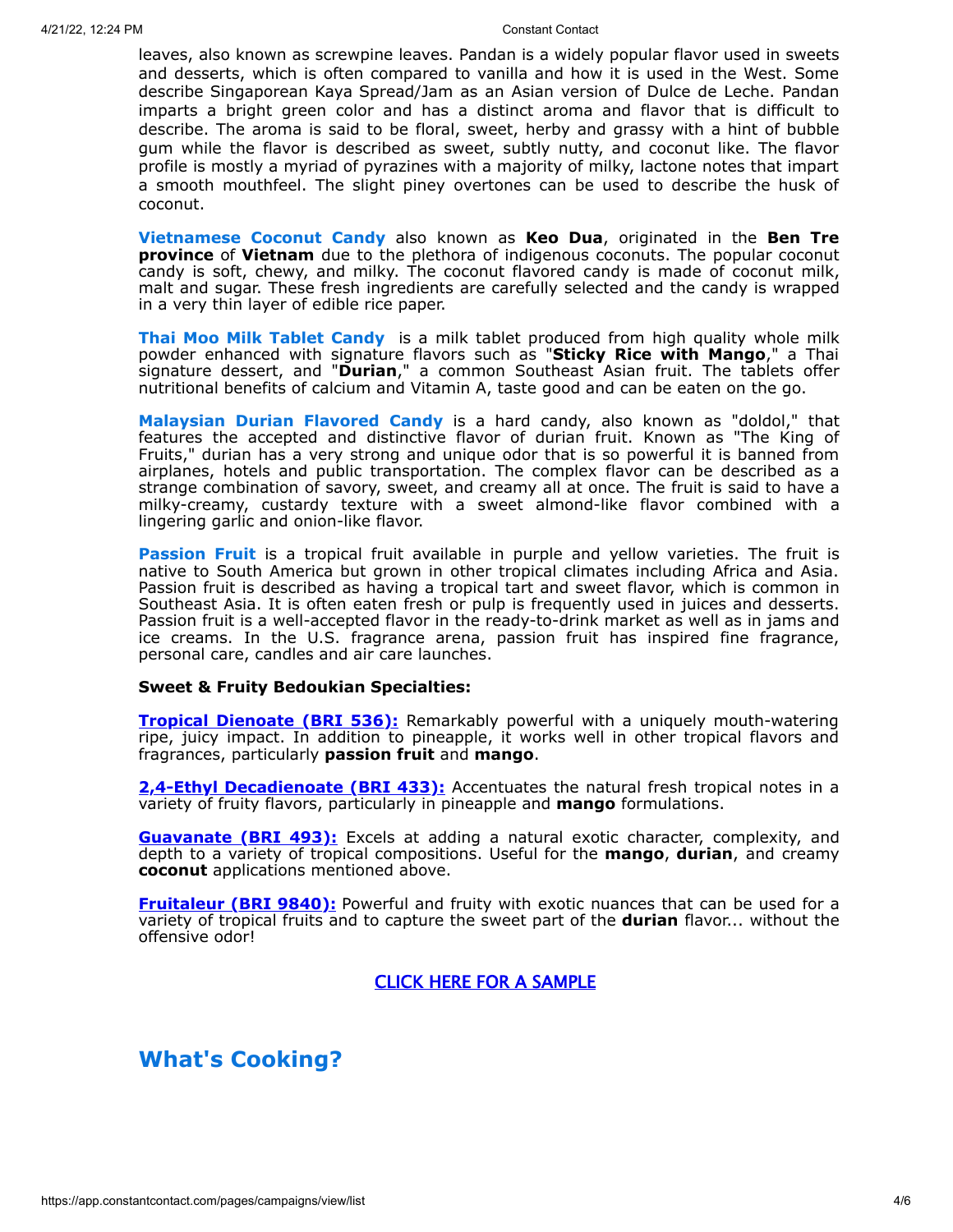

**[Globally-inspired](http://www.bedoukian.com/) foods** that are authentic continue to enter the U.S. landscape on both restaurant menus and store shelves. According to the National Restaurant Association's *What's Hot 2017 Culinary Forecast*, "Authentic Ethnic Cuisine" and "Ethnic Fusion Cuisine" led 2017 U.S. restaurant menu trends with 66% and 58% of respondents citing them respectively. Furthermore, chef and restaurateurs believe that global flavors will continue to be important in **authentic ethnic cuisine** as well as fusions and flavor integration. Additional insights suggest that **Southeast Asian cuisines** are a big part of this trend, especially lesser known ones, such as the emerging **Laotian** and **Filipino cuisines**.

**Vietnamese Instant Pho** is a savory noodle soup made with white rice noodles called **Bánh Phở**, served in a clear beef broth with thin cuts of beef and herbs. Pho recipes vary, but the dish is typically garnished with ingredients such as green onions, Thai basil, fresh Thai chili peppers, lime wedges, bean sprouts, and cilantro.

**Buldak Bokkeum Myun** are intensely spicy noodles whose name literally translates to "fire chicken stir-fried noodles." These noodles come with a sauce packet, which is described as a thick, dark, chili oil, with a little sweetness to it and all the spice you can imagine. The sweetness, along with a touch of umami flavor, helps to keep the spice level manageable and keep consumers coming back for more. Originally created by **Samyang Food** in **Korea** in 2012, the fire noodles received global attention as part of the "Fire Noodle Challenge," a viral campaign where brave consumers filmed themselves trying to eat an entire bowl of the spicy ramen. The original flavor scored a 4,404 SHU on the Scoville Scale, which is a method used to measure spicy heat in foods, while the extra spicy version scores an impressive 8,706 SHU. This spicier alternative, **Haek Buldak Bokkeummyeon**, is considered to be the spiciest packaged noodle in the world. Though created in Korea, the noodles have become extremely popular in **Southeast Asia** and have spread to the U.S. and other parts of the world, as spice lovers and other consumers seek to test their mettle against the scorching noodles. In 2016, when the Fire Noodle Challenge was at its peak, the challenge was credited with a 400% increase in **Samyang's** exports of the spicy noodles.

**Rendang** is a spicy meat dish that originated in **Indonesia**, but other proteins or vegetables can be substitued. The meat is stewed slowly in a coconut-curry liquid, which